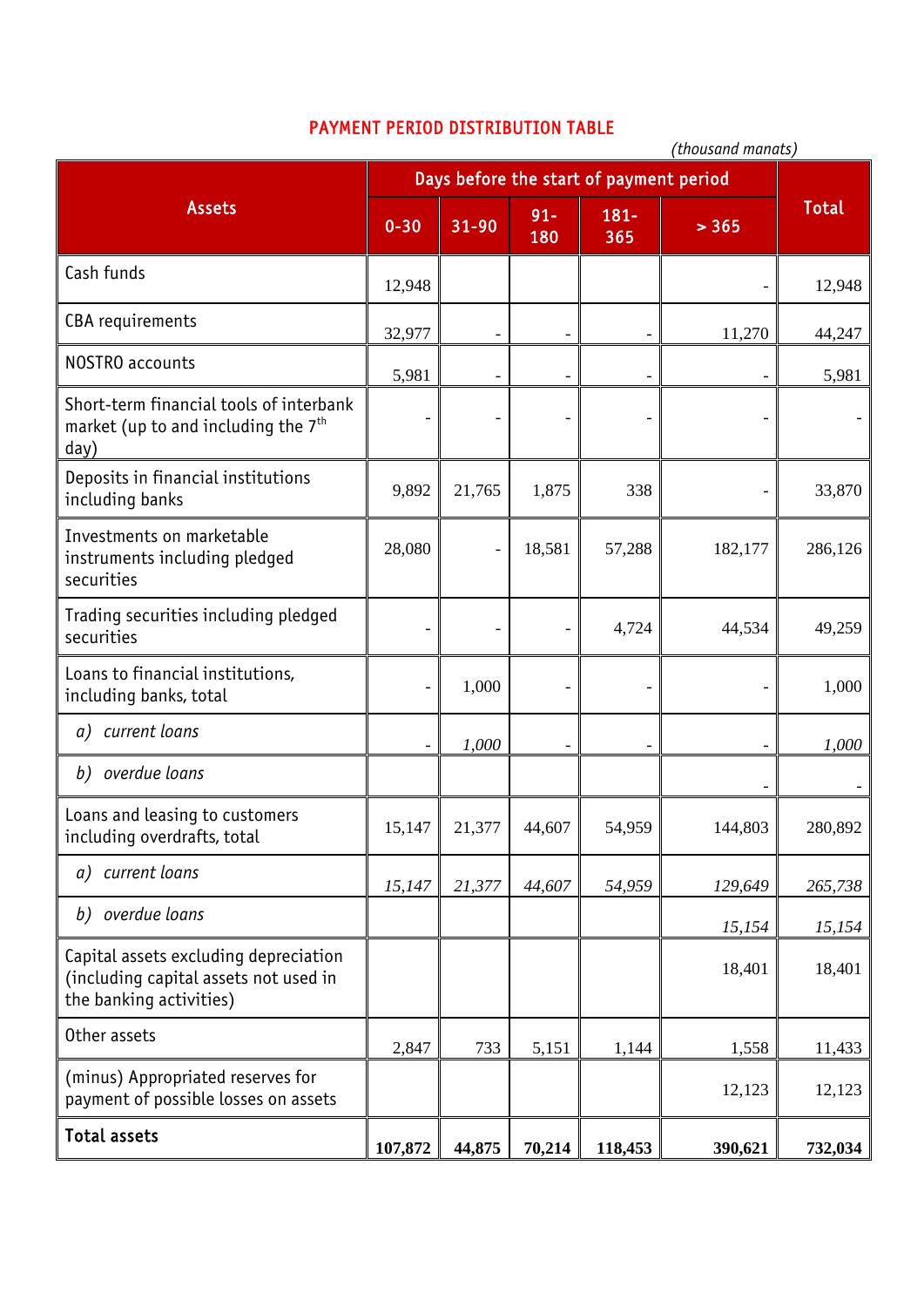## PAYMENT PERIODS DISTRIBUTION TABLE (continued)

|                                                                                                                  | (thousand manats)                       |           |        |         |         |              |
|------------------------------------------------------------------------------------------------------------------|-----------------------------------------|-----------|--------|---------|---------|--------------|
| <b>Liabilities and equity</b>                                                                                    | Days before the start of payment period |           |        |         |         |              |
|                                                                                                                  | $0 - 30$                                | $31 - 90$ | 91-180 | 181-365 | > 365   | <b>Total</b> |
| Customer deposits                                                                                                | 263,377                                 | 85,966    | 4,330  | 51,884  | 11,720  | 417,277      |
| deposits repayable on demand<br>a)<br>(physical and legal entities)                                              | 263,288                                 |           |        |         |         | 263,288      |
| time deposits with undefined<br>b)<br>maturity(physical and legal entities)                                      | 89                                      | 85,966    | 4,330  | 51,884  | 11,720  | 153,989      |
| <b>CBA</b> credits                                                                                               |                                         | 535       |        |         |         | 535          |
| "LORO" accounts (correspondent accounts<br>of banks)                                                             | $\overline{2}$                          |           |        |         |         | $\sqrt{2}$   |
| Gained short-term financial tools of<br>interbank market (up to and including the<br>$7th$ day)                  |                                         |           |        |         |         |              |
| Deposits of banks and other financial<br>institutions                                                            | 24,042                                  | 35,410    | 10,100 | 1,300   | 3,100   | 73,952       |
| Loans received from banks (for the period<br>above 7 days)                                                       | 4,444                                   | 7,213     | 13,508 | 5,466   |         | 30,630       |
| Loans received from other financial<br>institutions including international<br>institutions                      | 567                                     | 723       | 1,123  | 3,179   | 24,634  | 30,227       |
| Other liabilities                                                                                                | 1,850                                   | 4,237     | 287    | 1,224   | 455     | 8,052        |
| Equities                                                                                                         |                                         |           |        |         | 187,975 | 187,975      |
| Total liabilities (liabilities plus<br>equities)                                                                 | 294,282                                 | 134,082   | 29,348 | 63,053  | 227,884 | 748,650      |
| Net amount of financial assets<br>(liabilities) for each period (Row 14,<br>Table IV-A minus Row 13, Table IV-B) | (186, 410)                              | (89, 208) | 40,865 | 55,400  | 162,736 | 16,615.49    |